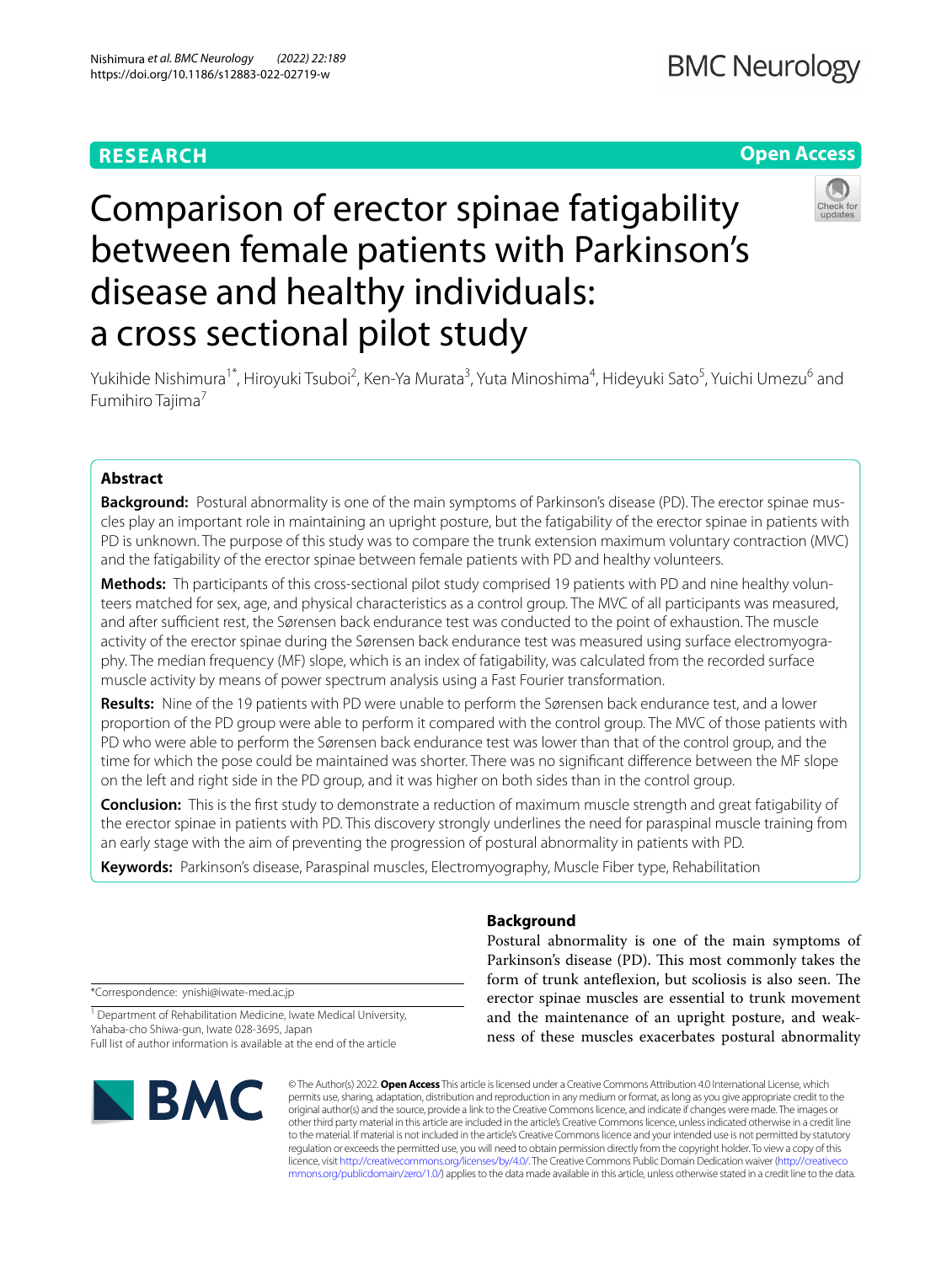$[1]$  $[1]$ . The erector spinae are controlled by the corticospinal and reticulospinal tracts [[2\]](#page-6-1). Because patients with PD develop extrapyramidal symptoms, these may afect the erector spinae at an early stage soon after onset.

A previous magnetic resonance imaging (MRI) study of the paraspinal muscle mass of patients with PD reported that they were asymmetrical, with greater muscle atrophy on the side on which the PD symptoms frst became evident than on the opposite side in eight of 10 patients [\[3](#page-6-2)]. In another study, the proportion of type 1 fbers in lateral vastus muscle biopsies from patients with PD was higher than those from either young or older healthy individuals [[4](#page-7-0)]. Skeletal muscle fatigability also contributes to PD symptoms, and a number of studies have suggested that mitochondrial dysfunction may be involved [\[5](#page-7-1), [6](#page-7-2)]. Thus, there is no association between the proportion of muscle fber types and mitochondrial function in patients with PD. To our knowledge, no study has yet addressed the fatigability of the erector spinae in patients with PD. Evaluating the fatigability of the erector spinae in patients with PD might contribute to the development of efective interventions for preventing the progression of postural abnormality or even improving it, and is therefore of clinical value.

One method of evaluating the fatigability of the erector spinae is to use electromyography (EMG) to measure muscle activity during the Sørensen back endurance test [[7,](#page-7-3) [8](#page-7-4)], in which the subject's lower extremities are fxed to a bed and they maintain their trunk in the horizontal position without support. The median frequency (MF) calculated by frequency power spectrum analysis of the recorded surface muscle activity attenuates over time. Because the degree of MF attenuation is highly reliable [[9\]](#page-7-5) and is associated with the proportions of muscle fber types [\[10\]](#page-7-6), it is widely used as an indicator of erector spinae fatigability by clinicians and researchers [\[11–](#page-7-7)[15\]](#page-7-8).

In a systematic literature review aimed at examining the validity and applicability of methods for the assessment of erector spinae muscle fatigability in everyday clinical rehabilitation practice, the Sørensen back endurance test combined with surface electromyography spectral analysis has been shown to be the most widely used and the comparatively most optimal modality currently available to assess objective erector spinae muscle fatigability. However, patients who have severe erector spinae muscle weakness might not be able to maintain the pose for even just a few seconds  $[16]$  $[16]$  $[16]$ . Therefore, whether patients with PD with abnormal posture are capable of performing the Sørensen back endurance test is unknown.

Against this backdrop, we hypothesized that maximum muscle strength is severely diminished and fatigability of the erector spinae is high from an early stage in patients with PD. The objectives of this pilot study were  $(1)$  to verify whether the Sørensen back endurance test can be used to evaluate muscle fatigability of the erector spinae in patients with PD, and (2) to measure the fatigability of the erector spinae on the side on which PD symptoms frst appeared and the opposite side in patients with PD, to compare the results with data on the erector spinae of healthy volunteers.

## **Methods**

## **Study design**

This was a cross-sectional pilot study that was conducted following our previously reported measurement proto $col.<sup>13,14</sup>$ ) This study was approved by the Research Ethics Committee of Wakayama Medical University (approval number: 1307). All methods were carried out in accordance with relevant guidelines and regulations. Written informed consent was obtained in advance from all participants.

## **Participants**

Nineteen patients diagnosed with PD and undergoing outpatient treatment at the Department of Neurology of Wakayama Medical University Hospital took part in this study. The cross-sectional area of the erector spinae is larger in elderly males than in elderly females [\[17](#page-7-10)], and the prevalence of PD in Japan [\[18](#page-7-11)] and Korea [[19\]](#page-7-12) . is higher in females overall. The inclusion criteria thus were: age≥65, female sex, and modifed Hoehn & Yahr  $(H-Y)$  Stage <3 PD. The exclusion criteria were: (1) spinal anteflexion of  $\geq 45^{\circ}$  (camptocormia) [\[20](#page-7-13)] or lateral inclination of the trunk of  $\geq 10^{\circ}$  (Pisa syndrome) [\[21](#page-7-14)], (2) spinal disease or low back pain, (3) neurological disease other than PD, and (4) respiratory, circulatory, or metabolic disease.

All individuals in the PD group had been diagnosed by the same neurologist before their participation in the study. The doctor who examined them confirmed their modifed H-Y Stage, duration of disease, and the side on which their PD symptoms frst appeared. During the screening, they also confrmed that they could perform the Sørensen back endurance test in the correct position. All patients with PD performed measurements of maximum muscle strength during trunk extension and the Sørensen back endurance test during the on phase. The control group comprised nine healthy older women aged ≥65. All individuals in the control group were examined by a single rehabilitation doctor, who confrmed that they were in good health and that their participation in the study was appropriate.

## **Isometric maximum voluntary contractions (MVC)**

After a 15-minute resting period, the subjects lay prone on two examination beds of adjustable height. Their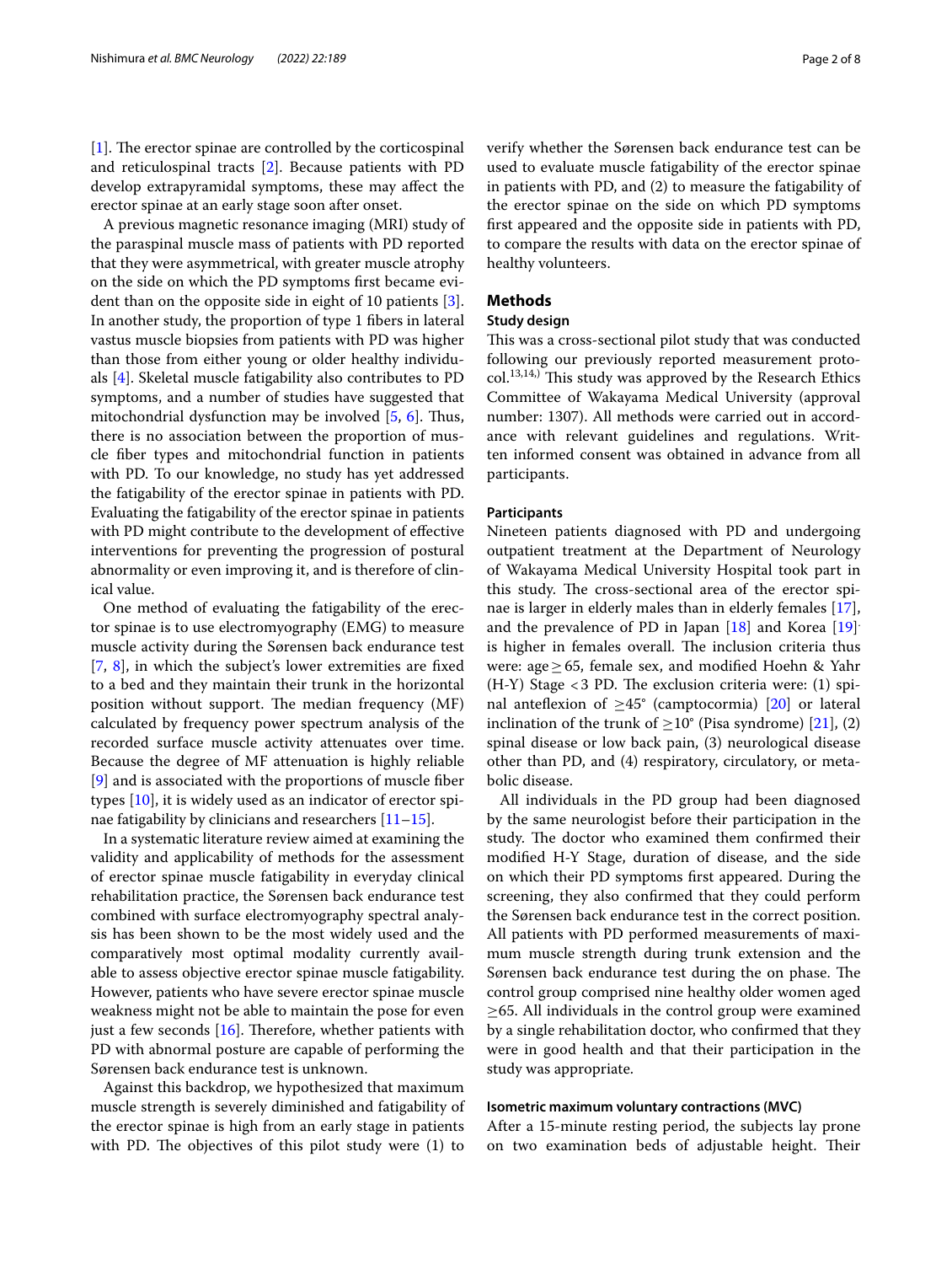legs were positioned so that their anterior superior iliac spines were aligned with the edge of one of the examination beds, and their hips, knees, and ankles were fxed to the bed with strong straps. The height of the other examination bed was adjusted so that it supported the trunk at 0° trunk extension. A handheld dynamometer (mTas F-1, ANIMA, Tokyo, Japan) was fxed at the midpoint of a line joining the inferior angles of the bilateral scapulae when both elbows were directed outwards, and both hands were placed on the back of the head (Fig. [1](#page-2-0)). Trunk extension isometric MVC was then measured three times for 3s each time, separated by 30-s intervals of rest. To normalize the MVC, the torque values were expressed as Newton meters (Nm) and divided by body weight (Nm/ kg). We have previously confrmed that this measurement method is highly reliable [\[13\]](#page-7-15).

## **Sørensen back endurance test**

After the MVC measurements, the participants rested for 30 minutes to recover sufficiently from their fatigue. They then again laid prone on two examination tables of adjustable heights, with their legs positioned so that their anterior superior iliac spines were aligned with the edge of one of the examination beds, and their hips, knees, and ankles fxed to the bed with strong straps, in the same way as for the MVC measurements. The height of the other examination bed was adjusted so that it supported the trunk at 0° trunk extension. While both elbows were directed outwards and both hands placed on the back of the head, the height of the examination bed supporting the trunk was lowered while the subjects maintained the horizontal position of their trunk for as long as they could (Sørensen back endurance test: Fig. [2\)](#page-2-1). For participants to be able to tell



<span id="page-2-0"></span>contraction measurements of trunk extension



**Fig. 2** Body position during the Sørensen back endurance test

<span id="page-2-1"></span>whether or not their trunk was still horizontal, a 0.5-kg weight was suspended from the ceiling so that it was at the height of the midpoint of a line joining the inferior angles of the bilateral scapulae when the trunk was at 0° extension, and the participants were instructed that this weight should not be lifted up but should lightly touch their back during the Sørensen back endurance test. The measurement was concluded when the trunk dropped more than 2 cm below the weight despite verbal encouragement, and the time from the start of measurement until this point was taken as the holding time.

## **EMG signal recording and analysis**

Erector spinae muscle activity during the Sørensen back endurance test was measured with an MQ 16 (Marq-Medical of Denmark, Farum, Denmark). The skin was wiped clean with alcohol before the electrodes were applied. Two silver–silver chloride electrodes (diameter 10 mm) were positioned 20 mm apart, with the leading electrode attached 3 cm laterally to the frst lumbar vertebra so that it was parallel to the direction of the muscle fbers. Based on the Standards for Reporting EMG Data [[22\]](#page-7-16) approved by the International Society of Electrophysiology and Kinesiology, the recorded interference pattern was processed with an 8–500Hz band pass flter, digitized with a Vital Recorder 2 analog-todigital converter (Kissei Comtec, Nagano, Japan), and imported into a computer at a 2000-Hz sampling rate. The MF of the imported EMG signal was calculated at 1-s intervals by using the Kinema Tracer Fast Fourier Transform spectrum analysis program (Kissei Comtec), and the regression line was drawn to obtain the initial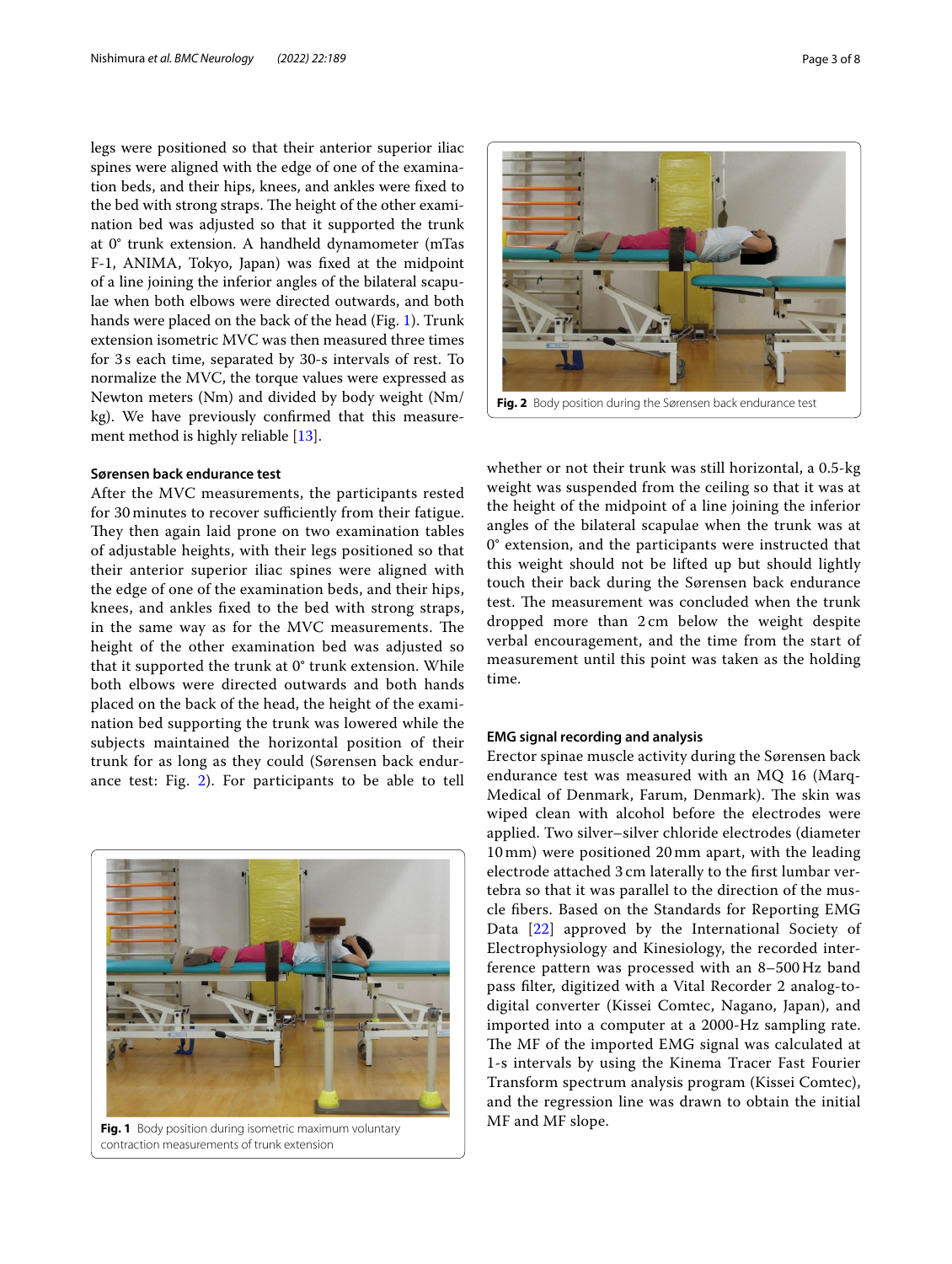#### <span id="page-3-0"></span>**Table 1** Physical characteristics of the participants

|                                                    | PD group                        |                            |                     | p value |
|----------------------------------------------------|---------------------------------|----------------------------|---------------------|---------|
|                                                    | <b>Capable of Sørensen test</b> | Incapable of Sørensen test | Control group       |         |
| Age [years, median (IQR)]                          | 70.0 (66.8-72.8)                | 74.0 (70.0-76.0)           | 70.0 (69.0-73.0)    | 0.37    |
| Height [cm, median (IQR)]                          | 156.3 (152.9-158.9)             | 150.7 (149.6-154.0)        | 149.0 (146.2-157.0) | 0.09    |
| Weight [kg, median (IQR)]                          | 48.0 (40.6-54.0)                | 48.8 (45.0-53.9)           | 50.5 (45.0-51.4)    | 0.85    |
| Body mass index [kg/m <sup>2</sup> , median (IQR)] | 19.9 (17.3-22.2)                | 22.0 (20.0-22.7)           | 21.5 (20.7-24.0)    | 0.29    |
| Modified H-Y Stage [median (IQR)]                  | $1.8(1.1-2.0)$                  | $1.0(1.0-2.5)$             | N/A                 | 0.60    |
| Disease duration [months, median (IQR)]            | 44.5 (21.8-51.3)                | 16.0 (11.0-47.0)           | N/A                 | 0.40    |

*IQR* Interquartile, *H-Y* Hoehn-Yahr

#### **Statistical analysis**

Data were expressed as medians and interquartile ranges  $I(QR)$ . The proportions of participants in the PD and control groups who were able to perform the Sørensen back endurance test were compared using Fisher's exact test. The physical characteristics of the patients with PD who were able and unable to perform the Sørensen back endurance test and those of the control group participants were compared using the Kruskal-Wallis test. PDrelated parameters among patients with PD who were unable to perform the Sørensen back endurance test were compared using the Mann-Whitney U test. Because a number of previous studies have reported comparisons using the left erector spinae  $[11, 12, 14]$  $[11, 12, 14]$  $[11, 12, 14]$  $[11, 12, 14]$  $[11, 12, 14]$  $[11, 12, 14]$  $[11, 12, 14]$ , the initial MF and MF slope of the control group were calculated from the left erector spinae as data for use in the MF comparisons. Comparisons between the initial MF and MF slope for the side on which PD symptoms frst appeared and the opposite side, as well as with the control group, were conducted using the Dann-Bonferroni test following the Kruskal-Wallis test. Associations between two variables were investigated by using Spearman's rank correlation coefficient. Statistical analysis was carried out using the Statistical Package for Social Sciences software, version 23.0, for Windows (SPSS Inc., Chicago, IL), with  $p < 0.05$ considered signifcant.

## **Results**

## **Proportion of patients able to perform the Sørensen back endurance test and participants' physical characteristics**

Of the 19 patients in the PD group, 10 were able to perform the Sørensen back endurance test, but the other nine were incapable of holding their trunk in the horizontal position from the very beginning. All nine members of the control group were able to perform the Sørensen back endurance test, and the diference in the proportion of participants in each group capable of performing this test was significantly lower in the PD group  $(p=0.026)$ . The patients with PD who were able to perform the Sørensen back endurance test, those who were unable to perform it, and the control group participants were similar in terms of age, height, weight, and body mass index. There was no significant difference between those who were able and unable to perform the Sørensen back endurance test in terms of either modifed H-Y Stage or disease duration. The participants' physical characteristics are shown in Table [1](#page-3-0).

## **MVC and holding time**

The MVC values and Sørensen back endurance test results for the PD group are presented for the 10 patients who were able to perform the Sørensen back endurance test. Trunk extension isometric MVC was signifcantly lower in the PD than the control group (PD group: 0.57 (0.52–0.71) Nm/kg; control group: 1.26 (1.19–1.60) Nm/ kg, *p*<0.001) (Fig. [3](#page-3-1)). Holding time in the Sørensen back endurance test was signifcantly shorter in the PD than in the control group (PD group: 70 (54–76) s; control group: 112 (90–135) s:  $p=0.001$ ) (Fig. [4](#page-4-0)). There was no signifcant relationship between MVC and holding time  $(r=0.578, p=0.08)$ . Neither MVC nor holding time was signifcantly associated with modifed H-Y Stage or disease duration ( $p \ge 0.05$ ).

<span id="page-3-1"></span>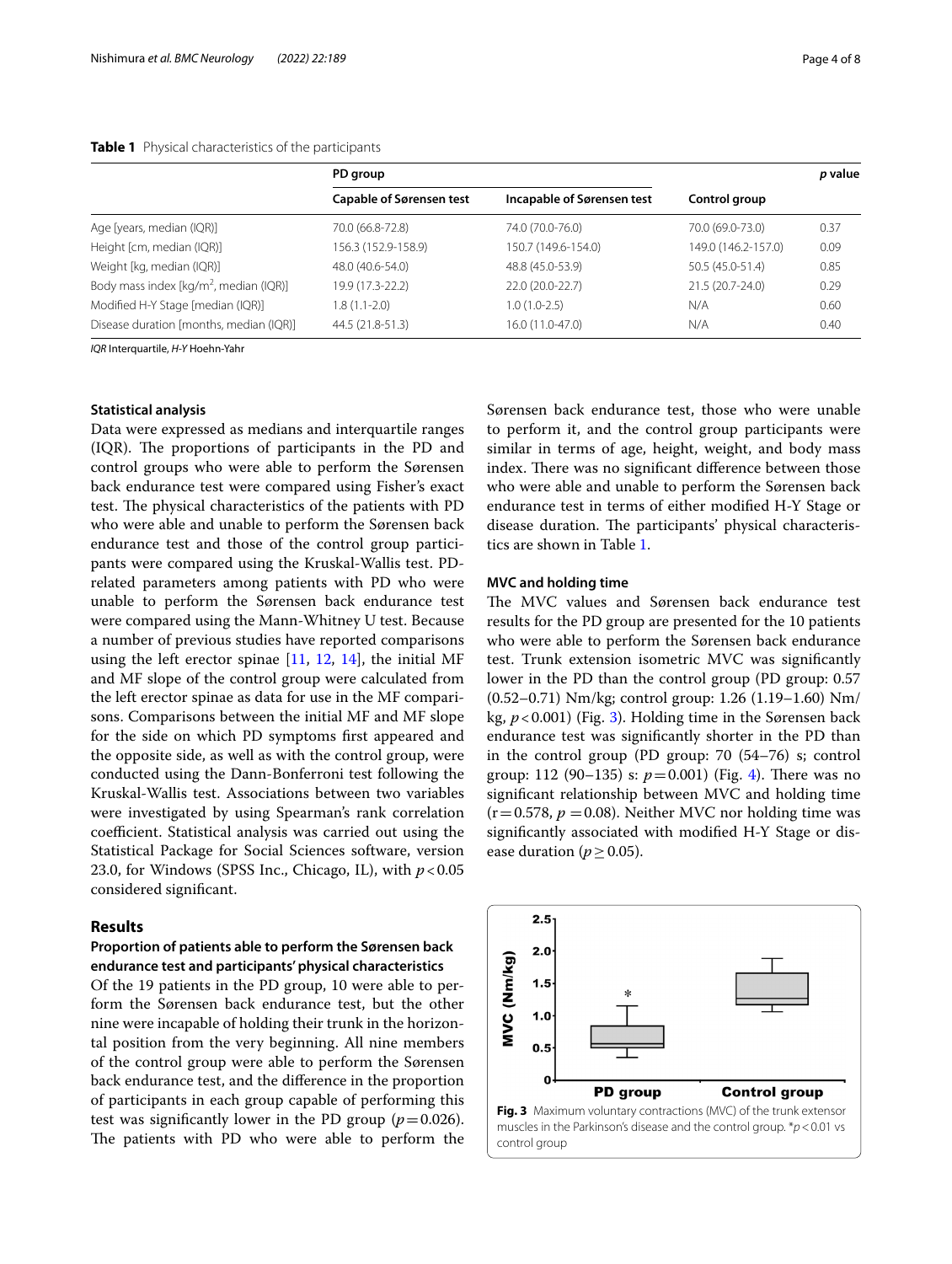

## <span id="page-4-0"></span>**MF index**

The calculated MF values of the bilateral erector spinae attenuated significantly over time among both the 10 patients in the PD group and all nine control group participants  $(p < 0.001)$  (Fig. [5](#page-4-1)). There were no significant differences in the initial MF between the side on which symptoms first appeared in the PD group, the opposite side in the PD group, and the control group ( $p = 0.837$ ) (Fig. [6\)](#page-4-2). However, although there was no significant difference in the MF slope between the side on which symptoms first appeared and the opposite side in the PD group, both were significantly attenuated compared with the control group (Fig. [7](#page-5-0)). The MF slope on either the side on which symptoms first appeared or the opposite side in the PD group was not associated with MVC, holding time, modified H-Y Stage, or disease duration  $(p \ge 0.05)$ .



## <span id="page-4-2"></span>**Discussion**

The main finding of this study is that only 53% of patients in the PD group were able to perform the Sørensen back endurance test, a signifcantly lower proportion than in the control group, which consisted of healthy individuals matched for age, sex, and physical characteristics (100%). The trunk extension MVC values of those patients in the PD group who were able to perform the Sørensen back endurance test were also signifcantly lower than those of the control group participants, and their Sørensen back endurance test holding times were signifcantly shorter. In addition, although there was no diference in the MF slope of the erector spinae between the side on which symptoms originally appeared and the opposite side in patients with PD, it was signifcantly attenuated in both compared with the erector spinae of healthy individuals.

Around half of the patients with PD in this study were unable to perform the Sørensen back endurance test. According to previous reports, the Sørensen back

<span id="page-4-1"></span>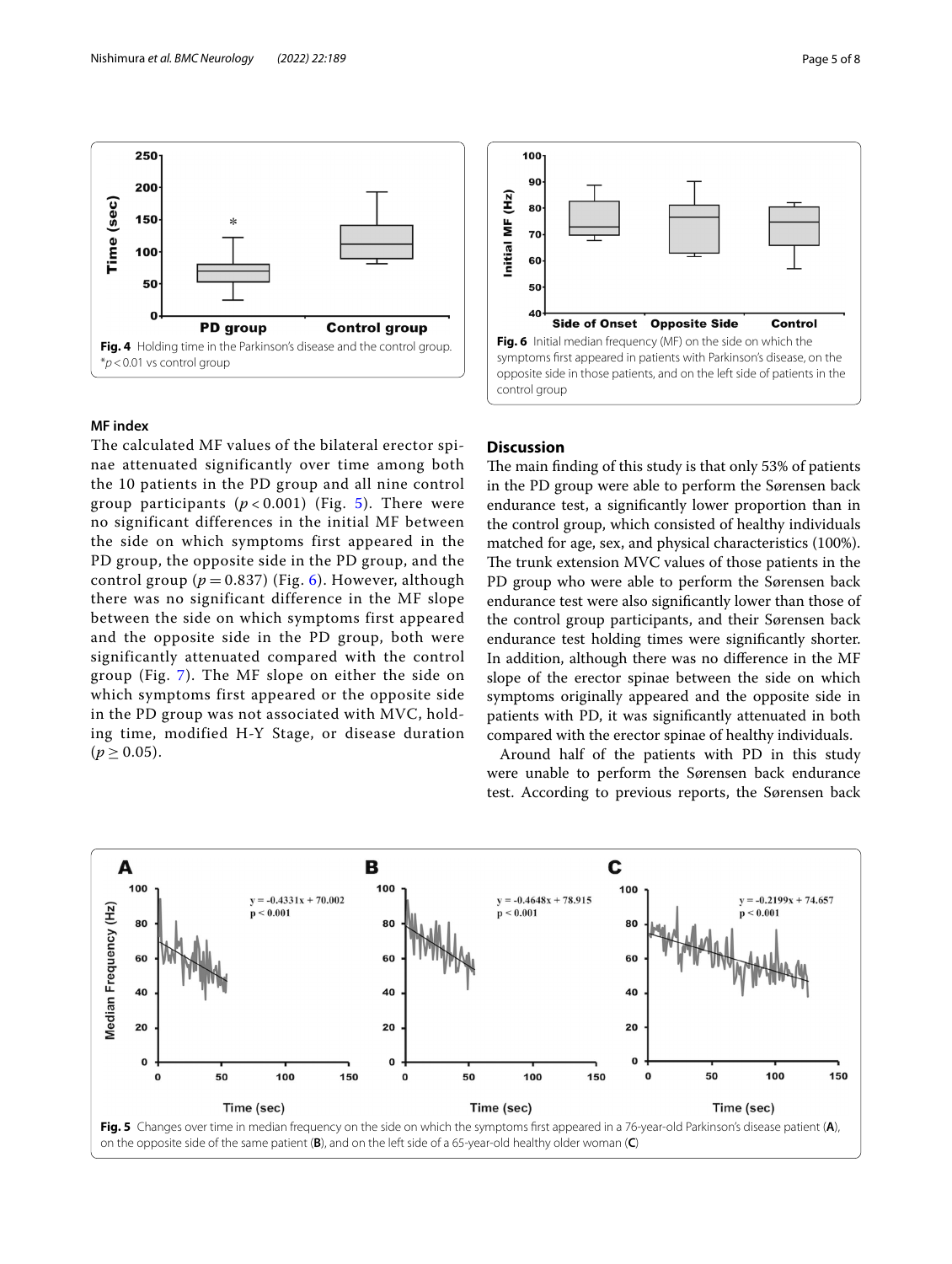

<span id="page-5-0"></span>endurance test requires approximately 40% MVC [\[23](#page-7-19)]. The fact that around half of the patients with PD in this study were unable to perform the Sørensen back endurance test and that the mean MVC of those patients with PD who were able to perform it was equivalent to 50% of the mean MVC of the control group suggests that the majority of modifed H-Y Stage <3 patients with PD have a trunk extension muscle strength of less than 50% of that of healthy individuals of the same age. Some reviews  $[16,$  $[16,$ [24\]](#page-7-20) have previously reported that the relative intensity of the Sørensen back endurance test varies by virtue of differences in age, body mass index, and muscle strength. In the current study, the PD group and the control group were matched for age, sex, and physical characteristics, but the possibility that the relative strength needed for the Sørensen back endurance test is higher because the extensor muscle strength of patients with PD is severely reduced must be kept in mind when interpreting the MF slope.

According to a previous study that combined histopathological testing and frequency power spectrum analysis [\[25\]](#page-7-21), MF attenuation is more gradual when there is a higher proportion of type 1 muscle fbers, which have better endurance, and steeper when there is a higher proportion of type 2B muscle fbers, which lack endurance; the MF slope therefore provides an index of the fatigability of skeletal muscles. The erector spinae are postural muscles that contain predominantly type 1 muscle fbers [[26\]](#page-7-22), and the MF slope calculated from erector spinae activity during the Sørensen back endurance test is reportedly correlated with the proportion of type 1 fbers [\[10](#page-7-6)]. In the current study, the MF values calculated for the erector spinae of patients with PD exhibited similar attenuation on both sides, but this attenuation was steeper than that seen in the control group. That is, compared with the control group, the fatigability of the erector spinae in patients with PD was greater, suggesting

that they may have contained a lower proportion of type 1 fbers than normal. However, previous studies have reported that the skeletal muscles of patients with PD exhibit fatigability despite their high type 1 fiber content [\[4](#page-7-0)], and it has been suggested that this may be due to mitochondrial dysfunction [\[5](#page-7-1), [6\]](#page-7-2). We therefore conjecture that even if the proportion of type 1 fibers was high, a lack of mitochondrial activity may have reduced the efficiency of the aerobic metabolism, and the MF slope thus refected the resulting quality of the erector spinae.

This study has a number of limitations. The first is the small sample size. However, because the patients with PD included in this study were all older women with a modifed H-Y Stage <3, and since we compared their results with those of healthy individuals matched for age, sex, and physical characteristics, we consider the clinical significance of our data high. The second limitation of the current study is that in our investigation of diferences in MF slope between the PD and the control group, the severe reduction in erector spinae muscle strength in the patients with PD may have increased the relative load during the Sørensen back endurance test for the PD group. As this was a cross-sectional study, however, it is impossible to determine whether the diference in MF slope between the two groups was due to changes in the muscle fber composition of the erector spinae or to diferences in the relative intensity of the Sørensen back endurance test. In either case, however, this is the frst study to demonstrate that the fatigability of the erector spinae, which contributes greatly to postural maintenance, is greater in patients with PD.

We found that only 53% of modifed H-Y Stage < 3 patients with PD were able to perform the Sorensen back endurance test, and that trunk extensor muscle strength was greatly reduced and the fatigability of the erector spinae was higher in the PD group. However, there is no universal agreement with regard to the appropriate assessment of erector spinae muscle fatigability with the Sørensen back endurance test. Test subjects exhibited signifcantly longer holding times during the modifed Sørensen back endurance test on a 45-degree Roman chair than on the original Sørensen back endurance test. Moreover, moderate and signifcant correlation between both tests was observed for holding time, and there was no diference in MF slope derived from erector spinae between both tests [[27](#page-7-23)]. Therefore, the modified Sørensen back endurance test on a Roman chair might be a good choice to assess erector spinae muscle fatigability in patients with PD. However, erector spinae muscle fatigability data from the modifed Sørensen back endurance test on a Roman chair is scant and the validity and reliability of the test therefore need to be more fully evaluated. In addition,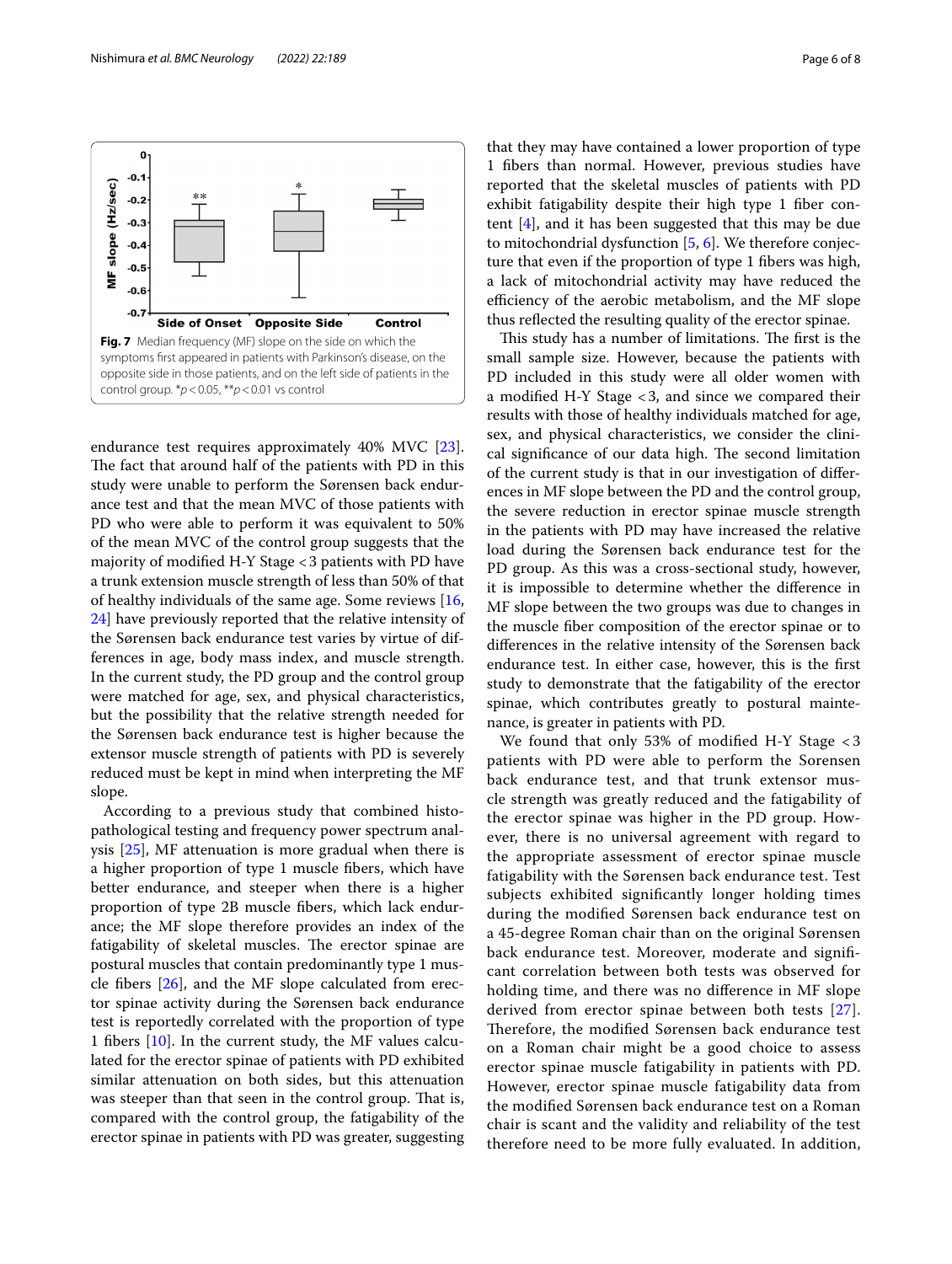previous studies reported that PD patients with postural abnormalities such as camptocormia, Pisa syndrome, and anterocollis have greater disability, higher risk of falls, and worse quality of life  $[28]$  $[28]$  $[28]$ . It is thus important to evaluate the correlation between erector spinae muscle fatigability and spine alignment, muscle volume, disability, fall tendency, and quality of life for patients with PD.

Our fndings suggest that there is a marked decline in the quality of the erector spinae on both sides from the initial stage of PD, and that symmetrical strengthening of the endurance of the bilateral erector spinae from the early stage of the disease is required. An efective method of muscle strength training for the erector spinae in patients with PD has yet to be established. The trunk extension MVC of patients with PD is severely reduced, and we conjecture that high-intensity training may be clinically problematic in many cases. With respect to setting the intensity of muscle strengthening training, it has recently been suggested that low-intensity training to the point of exhaustion may activate both type 1 and type 2 fbers, leading to the same degree of muscle enlargement as high-intensity training [\[29](#page-7-25)]. As soon as they are diagnosed, patients with PD must therefore engage in bilaterally symmetrical muscle strengthening training of the erector spinae at a load that enables them to continue for as long as possible, under the medical management of a rehabilitation therapist or similar professional. Trunk extension exercises on a Roman chair would allow patients to train the erector spinae muscles more specifcally by overloading them over a longer duration [\[30](#page-7-26)]. Aerobic exercise in a format that activates the muscle activity of the paraspinal muscles increases the aerobic metabolism, which contributes to increasing the size of type 1 muscle fbers [[31](#page-7-27)] and may prevent the progression of postural abnormality. Regular rowing exercise has also been suggested to strengthen the erector spinae [\[32](#page-7-28)].

## **Conclusion**

To our knowledge, this is the frst study to use surface electromyography power spectrum analysis to investigate the fatigability of the erector spinae in patients with PD. We found that only 53% of modifed H-Y Stage <3 patients with PD were able to perform the Sørensen back endurance test and that trunk extensor muscle strength was greatly reduced and the fatigability of the erector spinae was high in the PD group. Our fndings strongly support the necessity of paraspinal muscle training at an early stage to prevent postural abnormality in patients with PD.

#### **Abbreviations**

PD: Parkinson's disease; MVC: Maximum voluntary contraction; MF: Median frequency; MRI: Magnetic resonance imaging; EMG: Electromyography; H-Y: Hoehn & Yahr.

#### **Acknowledgments**

We would like to thank Editage ([https://cactusglobal.com/jp/brands/editage/\)](https://cactusglobal.com/jp/brands/editage/) for English-language editing.

#### **Authors' contributions**

YN designed the study and was a major contributor in writing the manuscript. HT performed literature search, data acquisition and analysis, and statistical analysis, and wrote the frst draft. KM designed the concepts of the study, interpreted the data, and reviewed and approved the manuscript. YM performed literature search, data acquisition and statistical analysis, and reviewed the manuscript. HS performed literature search and data acquisition, and reviewed the manuscript. YU designed the concepts of the study, interpreted the data, and reviewed and approved the manuscript. FT designed the concepts of the study, interpreted the data and reviewed and approved the manuscript. All authors read and approved the fnal manuscript.

#### **Funding**

None.

## **Availability of data and materials**

All relevant data are presented within the manuscript. The dataset generated and analyzed in the current study is not publicly available due to privacy constraints relating to the ethical approval and informed consent signed by the participants. Data sharing was not stated in the informed consent signed by the participants.

#### **Declarations**

#### **Ethics approval and consent to participate**

This study was approved by the Research Ethics Committee of Wakayama Medical University (approval number: 1307). Written informed consent was obtained in advance from all participants.

#### **Consent for publication**

Not applicable.

#### **Competing interests**

The authors declare that they have no competing interests.

#### **Author details**

<sup>1</sup> Department of Rehabilitation Medicine, Iwate Medical University, Yahaba-cho Shiwa-gun, Iwate 028-3695, Japan. <sup>2</sup> Rehabilitation Division, Iwate Medical University Hospital, Iwate, Japan. <sup>3</sup> Department of Neurology, Wakayama Medical University, Wakayama, Japan. <sup>4</sup> Division of Rehabilitation, Wakayama Medical University Hospital, Wakayama, Japan.<sup>5</sup> Department of Rehabilitation, Konan Medical Center, Hyogo, Japan. <sup>6</sup>Department of Rehabilitation, Kokura Rehabilitation Hospital, Fukuoka, Japan. <sup>7</sup> Department of Rehabilitation Medicine, Wakayama Medical University, Wakayama, Japan.

Received: 16 January 2022 Accepted: 18 May 2022 Published online: 23 May 2022

#### **References**

- <span id="page-6-0"></span>1. Campbell GR, Reeve A, Ziabreva I, Polvikoski TM, Taylor RW, Reynolds R, et al. Mitochondrial DNA deletions and depletion within paraspinal muscles. Neuropathol Appl Neurobiol. 2013;39(4):377–89.
- <span id="page-6-1"></span>2. Galea MP, Hammar I, Nilsson E, Jankowska E. Bilateral postsynaptic actions of pyramidal tract and reticulospinal neurons on feline erector spinae motoneurons. J Neurosci. 2010;30(3):858–69.
- <span id="page-6-2"></span>3. Ondo WG, Haykal HA. Paraspinal muscle asymmetry in Parkinson's disease. Int J Neurosci. 2014;124(2):93–6.